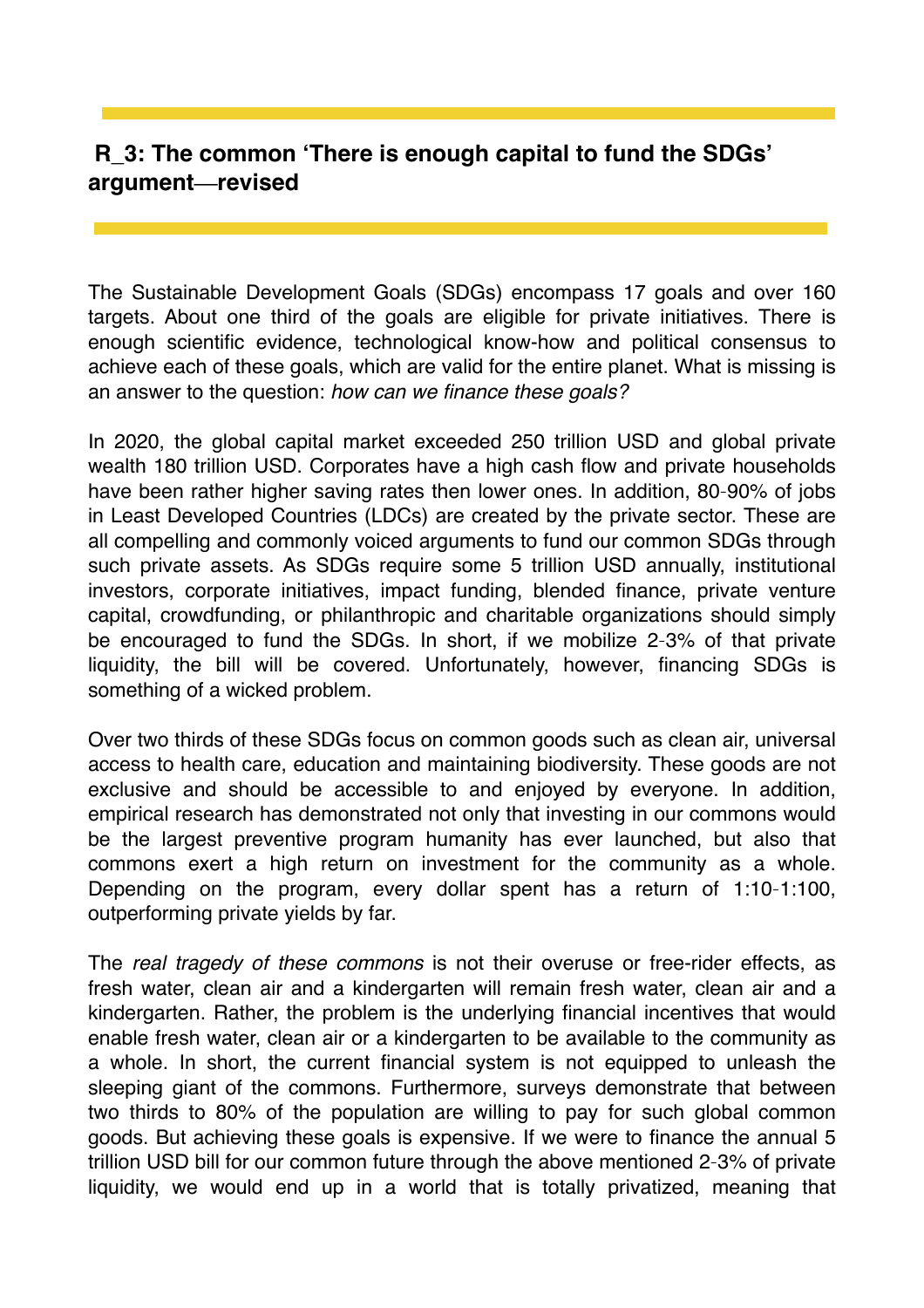kindergartens and hospitals, nature reserves, nature-based solutions for carbon sinks (forests, humus), and overcoming hunger will remain or become the project of private firms. This would mean that the future of our climate, the diversity of our species, schooling, and health care including combatting systemic pandemics would then become a private corporate affair with no public responsibility and liability. I am not sure whether we want to live in such a world.

However, we can look at financing our commons from a different angle. We propose implementing a parallel, digital, targeted, blockchain-associated 'green' currency system that allows us to generate the liquidity necessary to finance these commons. Once such a parallel currency is in place, we can start to differentiate between private assets and public goods. Instead of subsidizing private activities first then taxing them second in order to generate enough liquidity to finance our future third, we will fund our commons directly in a *pre-distributive, not a redistributive manner*. This will eventually lead to a disentanglement of subsidies and taxation. We will have a free and competitive market system, where private agents offer their products and services, carry the risks and liability, internalize the real costs (total cost analysis) and compete in a fair, global market, *and—in parallel —*we will have funding for our commons, which remain public goods. Both together will not only represent a more adequate response to the increasing complexity in the Anthropocene Era, but furthermore increase overall welfare in our society as a whole, creating what economists call a Pareto-superior equilibrium. This is why the common assertion that 'there is enough liquidity on the private capital market to fund SDGs' has to be revised.

## ————————————————————————————————————- **Contact:**

Stefan Brunnhuber [www.stefan-brunnhuber.de](http://www.stefan-brunnhuber.de) Trustee WAAS Program director WAAS: 'Financing our Future' Full Member Club of Rome



## **References:**

UN (2021). <https://unsdg.un.org/resources/unlocking-sdg-financing-findings-early-adopters>

———————————————————————————————————————————————-

Brunnhuber, S. (2021). *Financing Our Future* (in press). London: Palgrave Macmillan. [https://](https://www.amazon.de/Financing-our-Future-Unveiling-Parallel/dp/3030648257) [www.amazon.de/Financing-our-Future-Unveiling-Parallel/dp/3030648257](https://www.amazon.de/Financing-our-Future-Unveiling-Parallel/dp/3030648257)

Copenhagen Consensus: <https://www.copenhagenconsensus.com>

Mazzucatto, M. (2017). *The Value of Everything.* London: Penguin.